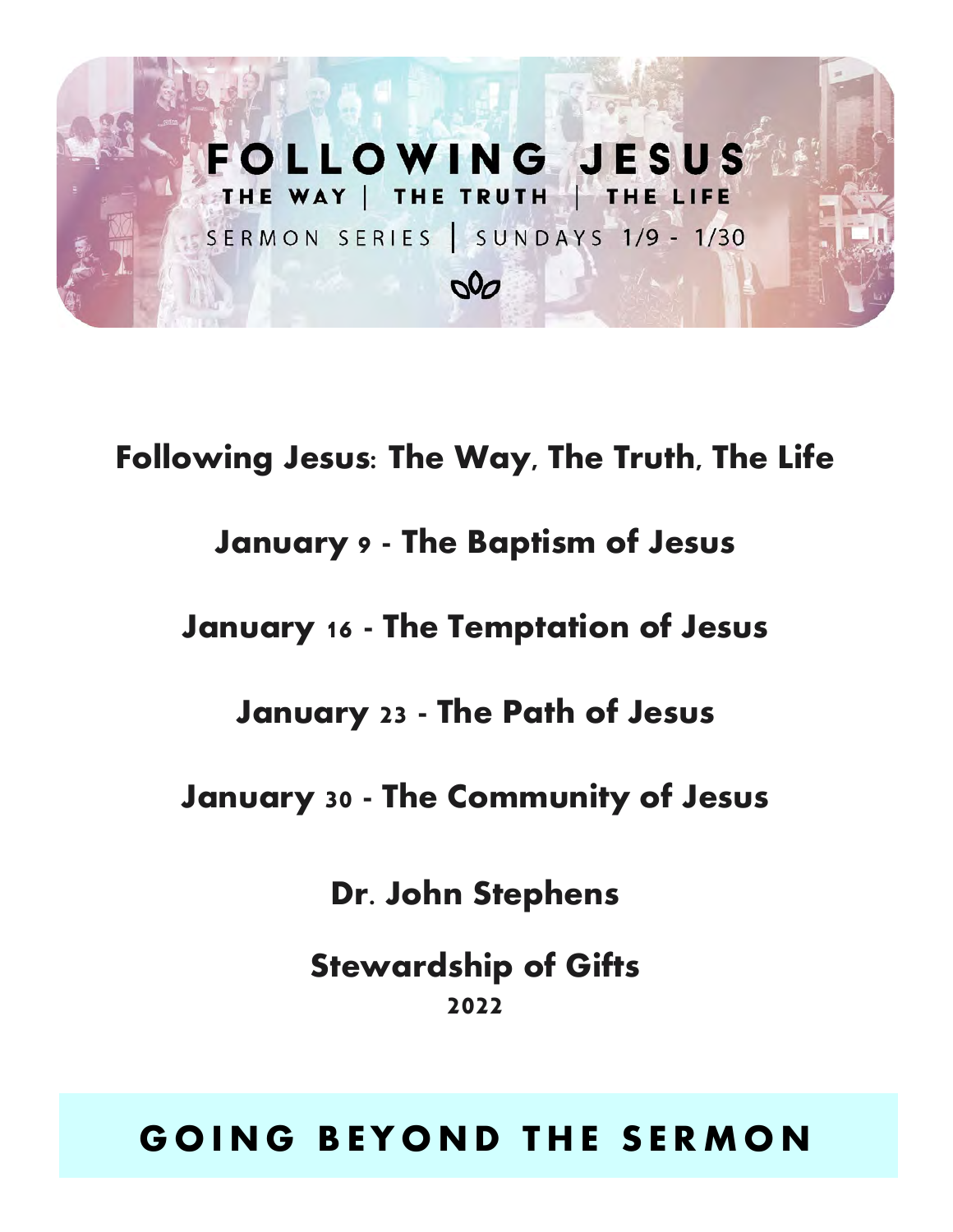#### **SERMON SERIES OVERVIEW**

*Following Jesus* is based on selected passages in Luke 3-4. These chapters highlight Jesus's preparation for and beginning of ministry in Galilee. There is much here for all Christians to observe and obey in our discipleship journey of following Jesus. The entire text is presented here, with each Sunday's readings in bold print.

#### **LUKE 3**

In the fifteenth year of the reign of Emperor Tiberius, when Pontius Pilate was governor of Judea, and Herod was ruler of Galilee, and his brother Philip ruler of the region of Ituraea and Trachonitis, and Lysanias ruler of Abilene, **<sup>2</sup>** during the high priesthood of Annas and Caiaphas, the word of God came to John son of Zechariah in the wilderness. **<sup>3</sup>**He went into all the region around the Jordan, proclaiming a baptism of repentance for the forgiveness of sins, **<sup>4</sup>** as it is written in the book of the words of the prophet Isaiah,

"The voice of one crying out in the wilderness:

'Prepare the way of the Lord,

make his paths straight.

**5** Every valley shall be filled,

 and every mountain and hill shall be made low, and the crooked shall be made straight,

and the rough ways made smooth;

**6** and all flesh shall see the salvation of God.'"

**7** John said to the crowds that came out to be baptized by him, "You brood of vipers! Who warned you to flee from the wrath to come? **<sup>8</sup>** Bear fruits worthy of repentance. Do not begin to say to yourselves, 'We have Abraham as our ancestor'; for I tell you, God is able from these stones to raise up children to Abraham. **<sup>9</sup>** Even now the ax is lying at the root of the trees; every tree therefore that does not bear good fruit is cut down and thrown into the fire." **<sup>10</sup>** And the crowds asked him, "What then should we do?" **<sup>11</sup>** In reply he said to them, "Whoever has two coats must share with anyone who has none; and whoever has food must do likewise." **<sup>12</sup>** Even tax collectors came to be baptized, and they asked him, "Teacher, what should we do?" **<sup>13</sup>**He said to them, "Collect no more than the amount prescribed for you." **<sup>14</sup>** Soldiers also asked him, "And we, what should we do?" He said to them, "Do not extort money from anyone by threats or false accusation, and be satisfied with your wages."

#### **The Baptism of Jesus (January 9)**

**<sup>15</sup>As the people were filled with expectation, and all were questioning in their hearts concerning John, whether he might be the Messiah, <sup>16</sup> John answered all of them by saying, "I baptize you with water; but one who is more powerful than I is coming; I am not worthy to untie** 

**the thong of his sandals. He will baptize you with the Holy Spirit and fire. <sup>17</sup>His winnowing fork is in his hand, to clear his threshing floor and to gather the wheat into his granary; but the chaff he will burn with unquenchable fire."**

**<sup>18</sup>** So, with many other exhortations, he proclaimed the good news to the people. **<sup>19</sup>** But Herod the ruler, who had been rebuked by him because of Herodias, his brother's wife, and because of all the evil things that Herod had done, **<sup>20</sup>** added to them all by shutting up John in prison.

**<sup>21</sup>Now when all the people were baptized, and when Jesus also had been baptized and was praying, the heaven was opened, <sup>22</sup> and the Holy Spirit descended upon him in bodily form like a dove. And a voice came from heaven, "You are my Son, the Beloved; with you I am well pleased."** 

**<sup>23</sup>** Jesus was about thirty years old when he began his work. He was the son (as was thought) of Joseph son of Heli, **<sup>24</sup>** son of Matthat, son of Levi, son of Melchi, son of Jannai, son of Joseph, **<sup>25</sup>** son of Mattathias, son of Amos, son of Nahum, son of Esli, son of Naggai, **<sup>26</sup>** son of Maath, son of Mattathias, son of Semein, son of Josech, son of Joda, **<sup>27</sup>** son of Joanan, son of Rhesa, son of Zerubbabel, son of Shealtiel, son of Neri, **<sup>28</sup>** son of Melchi, son of Addi, son of Cosam, son of Elmadam, son of Er, **<sup>29</sup>** son of Joshua, son of Eliezer, son of Jorim, son of Matthat, son of Levi, **<sup>30</sup>** son of Simeon, son of Judah, son of Joseph, son of Jonam, son of Eliakim, **<sup>31</sup>** son of Melea, son of Menna, son of Mattatha, son of Nathan, son of David, **<sup>32</sup>** son of Jesse, son of Obed, son of Boaz, son of Sala, son of Nahshon, **<sup>33</sup>** son of Amminadab, son of Admin, son of Arni, son of Hezron, son of Perez, son of Judah, **<sup>34</sup>** son of Jacob, son of Isaac, son of Abraham, son of Terah, son of Nahor, **<sup>35</sup>** son of Serug, son of Reu, son of Peleg, son of Eber, son of Shelah, **<sup>36</sup>** son of Cainan, son of Arphaxad, son of Shem, son of Noah, son of Lamech, **<sup>37</sup>** son of Methuselah, son of Enoch, son of Jared, son of Mahalaleel, son of Cainan, **<sup>38</sup>** son of Enos, son of Seth, son of Adam, son of God.

#### **LUKE 4**

#### **The Temptation of Jesus (January 16)**

**Jesus, full of the Holy Spirit, returned from the Jordan and was led by the Spirit in the wilderness, <sup>2</sup>where for**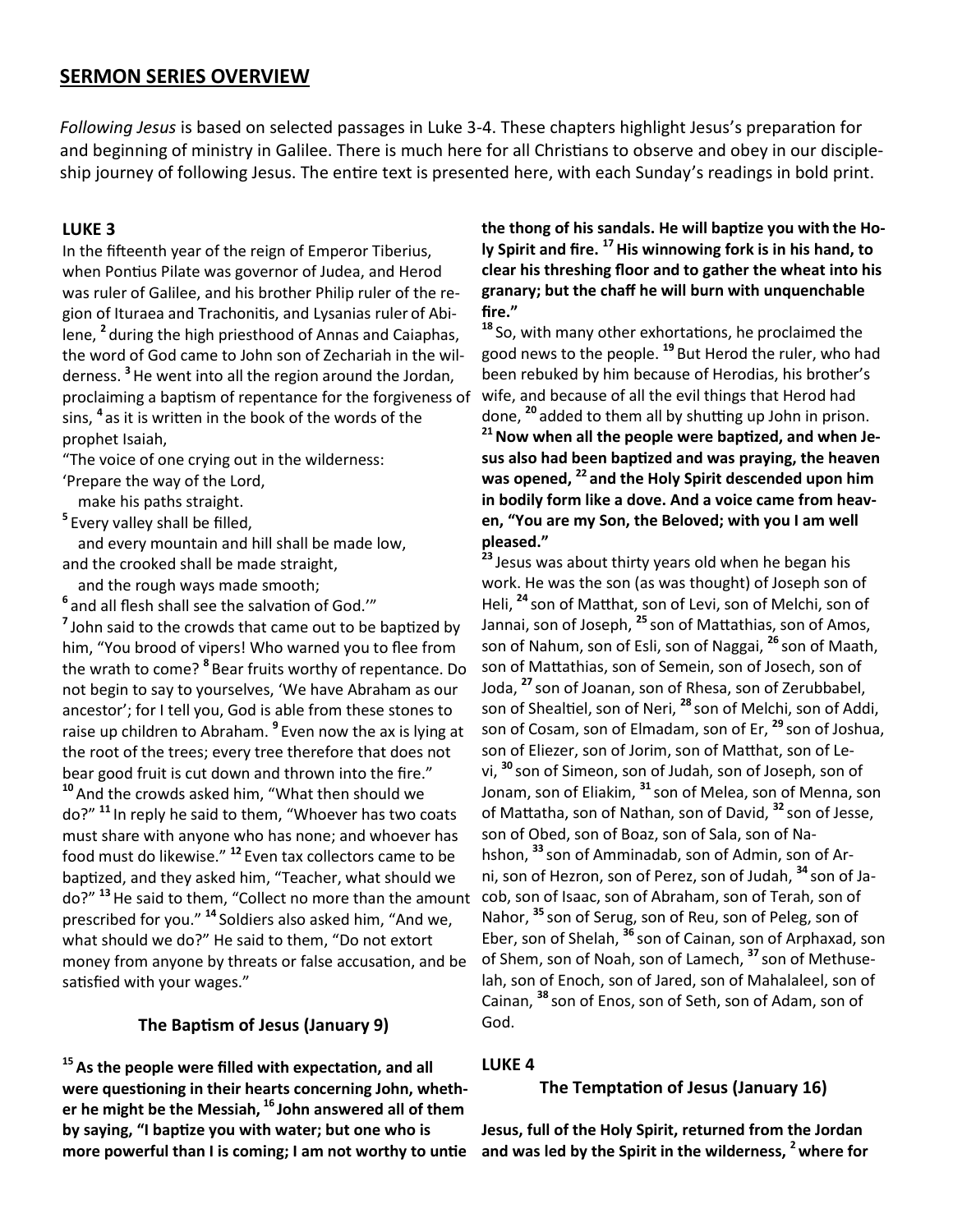**all during those days, and when they were over, he was famished. <sup>3</sup> The devil said to him, "If you are the Son of God, command this stone to become a loaf of bread." 4 Jesus answered him, "It is written, 'One does not live by bread alone.'"**

**5 Then the devil led him up and showed him in an instant all the kingdoms of the world. <sup>6</sup> And the devil said to him, "To you I will give their glory and all this authority; for it has been given over to me, and I give it to anyone I please. <sup>7</sup> If you, then, will worship me, it will all be yours." 8 Jesus answered him, "It is written, 'Worship the Lord your God,**

 **and serve only him.'"**

**9 Then the devil took him to Jerusalem, and placed him on the pinnacle of the temple, saying to him, "If you are the Son of God, throw yourself down from here, <sup>10</sup> for it is written,**

**'He will command his angels concerning you, to protect you,'**

**<sup>11</sup> and 'On their hands they will bear you up,**

 **so that you will not dash your foot against a stone.'" <sup>12</sup> Jesus answered him, "It is said, 'Do not put the Lord your God to the test.'" <sup>13</sup>When the devil had finished every test, he departed from him until an opportune time.**

#### **The Path of Jesus (January 23)**

**<sup>14</sup> Then Jesus, filled with the power of the Spirit, returned to Galilee, and a report about him spread through all the surrounding country. <sup>15</sup>He began to teach in their syna-**

**gogues and was praised by everyone. <sup>16</sup>When he came to Nazareth, where he had been brought up, he went to the synagogue on the sabbath day, as was his custom. He stood up to read, <sup>17</sup> and the scroll of the prophet Isaiah was given to him. He unrolled the scroll and found the place where it was written:**

**<sup>18</sup> "The Spirit of the Lord is upon me,**

 **because he has anointed me**

 **to bring good news to the poor.**

**He has sent me to proclaim release to the captives and recovery of sight to the blind,**

 **to let the oppressed go free,**

**<sup>19</sup> to proclaim the year of the Lord's favor." <sup>20</sup>And he rolled up the scroll, gave it back to the attendant, and sat down. The eyes of all in the synagogue were fixed on him. <sup>21</sup> Then he began to say to them, "Today this scripture has been fulfilled in your hearing." <sup>22</sup>All spoke well of him and were amazed at the gracious words that came from his mouth. They said, "Is not this Joseph's son?" <sup>23</sup>He said to them, "Doubtless you will quote to me this proverb, 'Doctor, cure yourself!' And** 

**forty days he was tempted by the devil. He ate nothing at you will say, 'Do here also in your hometown the things that we have heard you did at Capernaum.'" <sup>24</sup>And he said, "Truly I tell you, no prophet is accepted in the prophet's hometown. <sup>25</sup> But the truth is, there were many widows in Israel in the time of Elijah, when the heaven was shut up three years and six months, and there was a severe famine over all the land; <sup>26</sup> yet Elijah was sent to none of them except to a widow at Zarephath in Sidon. <sup>27</sup> There were also many lepersin Israel in the time of the prophet Elisha, and none of them was cleansed except Naaman the Syrian." <sup>28</sup>When they heard this, all in the synagogue were filled with rage. <sup>29</sup> They got up, drove him out of the town, and led him to the brow of the hill on which their town was built, so that they might hurl him off the cliff. <sup>30</sup> But he passed through the midst of them and went on his way.**

**<sup>31</sup>**He went down to Capernaum, a city in Galilee, and was teaching them on the sabbath. **<sup>32</sup>** They were astounded at his teaching, because he spoke with authority. **<sup>33</sup>** In the synagogue there was a man who had the spirit of an unclean demon, and he cried out with a loud voice, **<sup>34</sup>** "Let us alone! What have you to do with us, Jesus of Nazareth? Have you come to destroy us? I know who you are, the Holy One of God." **<sup>35</sup>** But Jesus rebuked him, saying, "Be silent, and come out of him!" When the demon had thrown him down before them, he came out of him without having done him any harm. **<sup>36</sup>** They were all amazed and kept saying to one another, "What kind of utterance is this? For with authority and power he commands the unclean spirits, and out they come!" **<sup>37</sup>** And a report about him began to reach every place in the region.

#### **The Community of Jesus (January 30)**

**<sup>38</sup>After leaving the synagogue he entered Simon's house. Now Simon's mother-in-law was suffering from a high fever, and they asked him about her. <sup>39</sup> Then he stood over her and rebuked the fever, and it left her. Immediately she got up and began to serve them.**

**<sup>40</sup>As the sun was setting, all those who had any who were sick with various kinds of diseases brought them to him; and he laid his hands on each of them and cured them. <sup>41</sup>Demons also came out of many, shouting, "You are the Son of God!" But he rebuked them and would not allow them to speak, because they knew that he was the Messiah.**

**<sup>42</sup>At daybreak he departed and went into a deserted place. And the crowds were looking for him; and when they reached him, they wanted to prevent him from leaving them. <sup>43</sup> But he said to them, "I must proclaim the good news of the kingdom of God to the other cities also; for I was sent for this purpose." <sup>44</sup> So he continued proclaiming the message in the synagogues of Judea.**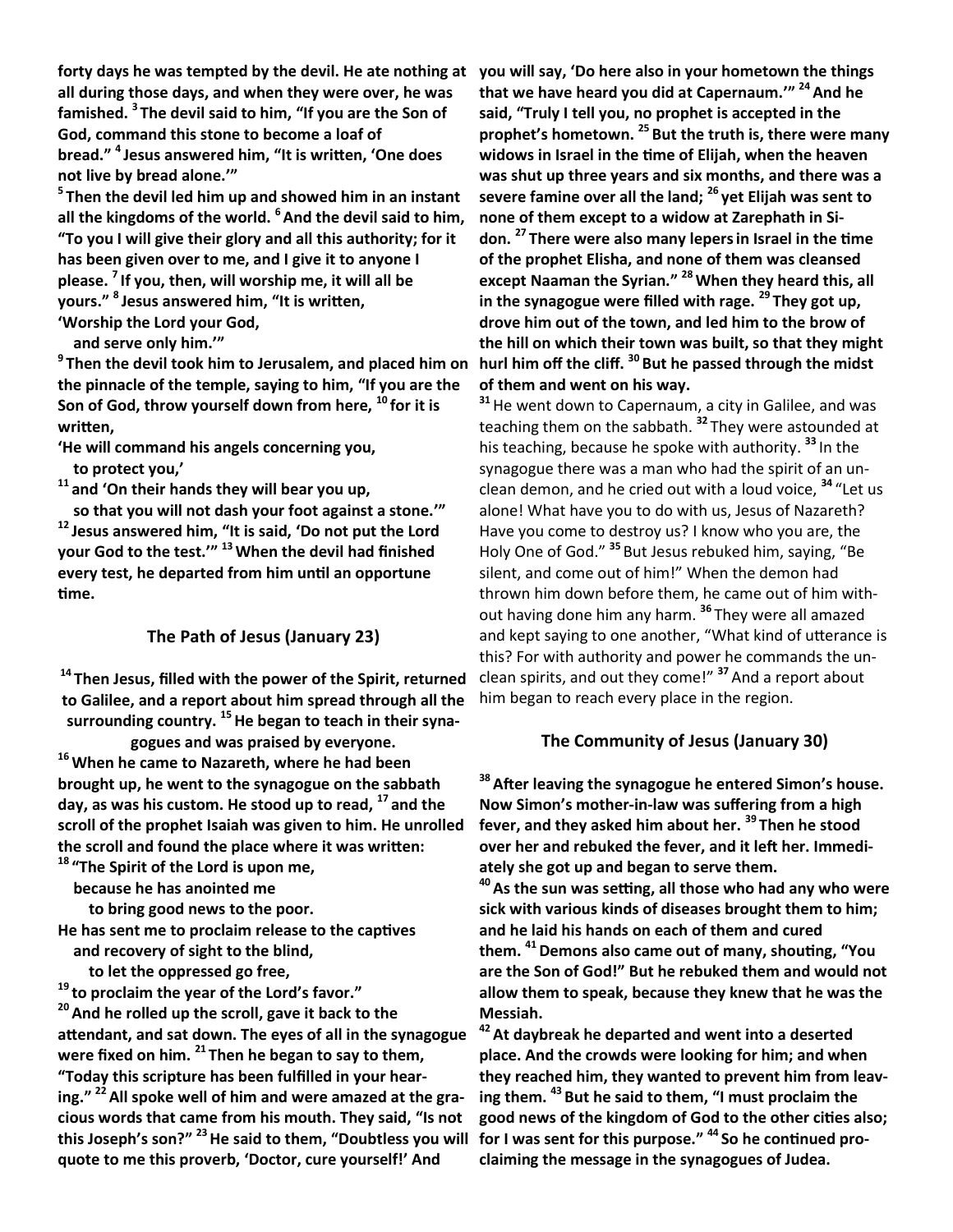# **January 9 The Baptism of Jesus**

#### **BIBLE S.W.A.P.**

### **S-Scripture: Luke 3:15-17, 21-22**

### **W-What Does it Mean and What Can I Obey?**

Before Jesus appears on the scene, John the Baptist comes before him, famously preparing the way for the Messiah. Take time to read all of chapter 3, because as N.T. Wright says, "Luke's introduction to the story of John the Baptist is designed to give us a fairly precise date when it happened (hence the names of political and religious rulers of the day), but actually it gives us a lot more besides. Behind the list of names and places is a story of oppression and misery that was building up to explosion point." (Luke for Everyone, p. 32)

Under Roman rule the Jews found themselves slaves again – this time in their own country. Their religious leaders weren't excelling either. John's call to the Jews to be baptized for repentance of sins (formerly reserved for Gentiles who wanted to convert to Judaism) shows that the time was at hand for national, religious, and *personal* change from the inside out.

Jesus presented himself as an act of initiation into his own prophetic ministry. Here, at the scene of his baptism, his identity is confirmed. "You are my Son, the Beloved, with you I am well pleased."

## **A- Apply**

We are reading these passages and hearing the sermons during Chapelwood's Stewardship of Gifts campaign. While none of the Scriptures are from the "giving stories" of the Bible, look closely at John's and Jesus's attitudes and actions in these two chapters. What kinds of struggles face the people in Jesus's day? What kinds of instructions, warnings, behaviors, and comfort are given and received? A few examples are highlighted below.

In Luke 3: 7 – 14, John admonishes the people coming to him for baptism. He wants real repentance to be their motivation and he expects to see them bear good fruit. He gives three examples of how to bear fruit.

- Share from your abundance. "Whoever has two coats must share with anyone who has none; and whoever has food must do likewise," he told the crowd.
- Be honest. "Collect no more that the amount prescribed for you," he told the tax collectors.
- Be content. ""Do not extort money from anyone by threats or false accusation, and be satisfied with your wages," he told the soldiers.

"Simple, clear commands; but if they were obeyed they would demonstrate that people meant business. None of these things happens by chance; they only occur when people have genuinely repented of the small-scale injustices which turn a society sour," says Wright. (p. 36)

What are some simple steps you can take this week to share from your abundance, be more honest, and be content?

#### **P-Pray**

Jesus, you are the Way, the Truth, and the Life. In what Way do you want to lead me in response to this teaching from your word? Amen.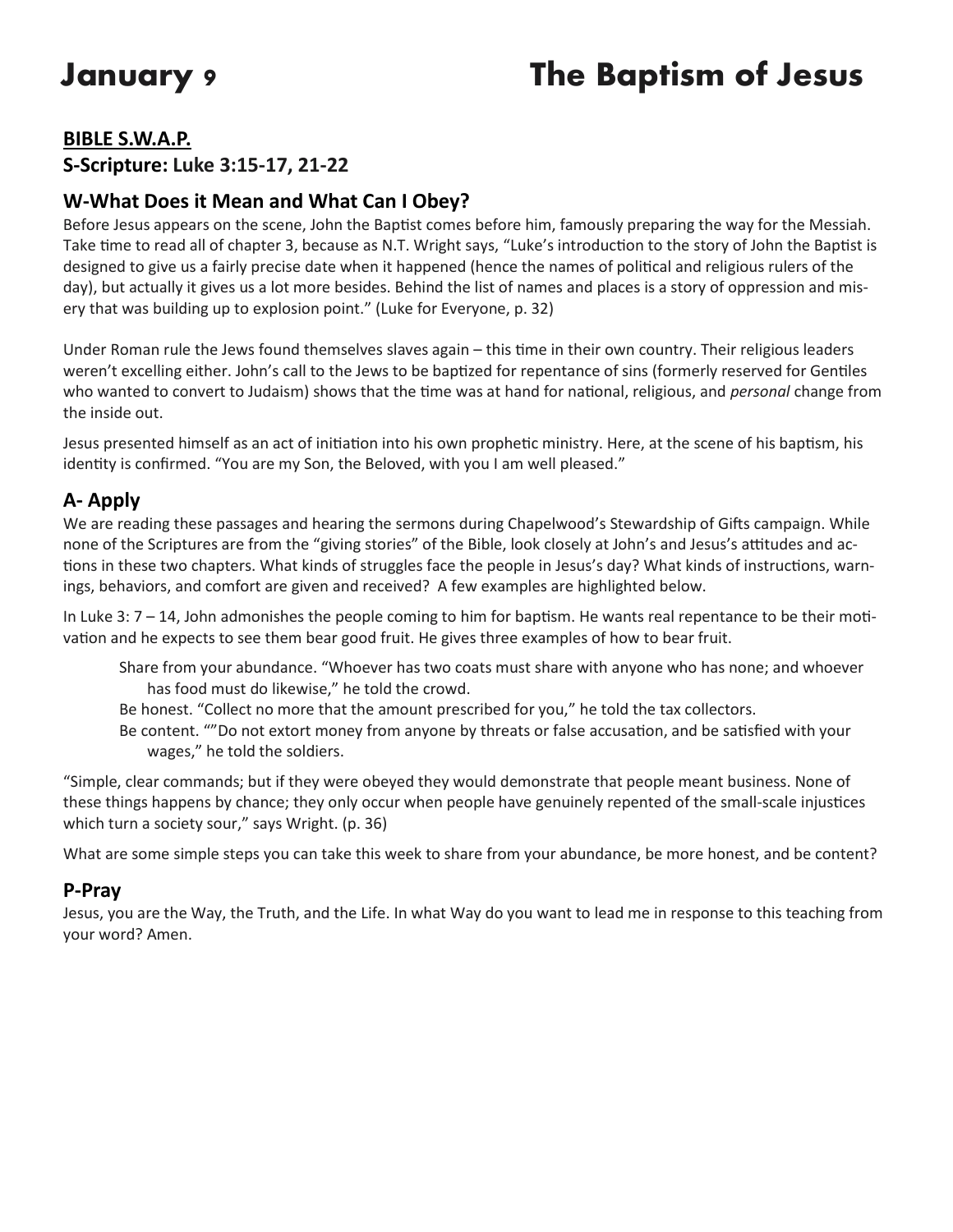# **January 16 The Temptation of Jesus**

## **BIBLE S.W.A.P. S-Scripture: Luke 4: 1-15**

### **W-What Does it Mean and What Can I Obey?**

Keep in mind when reading Luke 3 and 4, that the gospel writer is proclaiming the identity of Jesus. So far, we see him as a Jewish man living in the time of Roman occupation in Israel, being heralded by his cousin John the Baptist as the Messiah. At his baptism, God speaks, and the Holy Spirit descends, confirming that Jesus is the Son of God. "Together the baptism story and the family tree (genealogy in Luke 3:23-38) tell us where Jesus has come from, who he is, and where he is going. As we make his story our own in our own prayers, and indeed in our own baptism, we too should expect both the fresh energy of the spirit and the quiet voice which reminds us of God's amazing, affirming love and of the path of vocation which lies ahead." (Wright, Luke for Everyone, p. 41)

Before Jesus steps fully into his vocation, he is led by the Spirit into the wilderness to be tempted by Satan. Commentators agree that at this point in his life, Jesus was faced with the question of *how* he would usher in God's kingdom. "How is he to be Israel's representative, her rightful king? How can he deliver Israel, and thereby the world, from the grip of the enemy? How can he bring about the real liberation, not just from Rome and other political foes, but from the arch-enemy, the devil himself?" (Wright, p. 43)

Jesus experienced Satan's attack on a personal level. "He was tempted in regard to the goals to be achieved, the methods of achieving them, and the authority he would have as the Messiah. These three areas of concern about his life as the Messiah are often areas of concern for us as Christians. (Key to Luke, Part 1 by Horace R. Weaver and Harold L. Fair, pp. 20-21). From Jesus' temptation we see that the human needs for physical provision (stones into bread), authority over the material world (worship me and it will all be yours), and divine protection (throw yourself down from here) will not be met apart from trusting ourselves to God's love, hope, and faithfulness.

## **A-Apply**

Most of us have been taught that Jesus rebuked the tempter by the power of the Holy Spirit and with the Word of God. The example set by Jesus is one we must and can follow. Jesus heard God's voice during his temptation. For this to happen, he had to be filled with the Holy Spirit (Luke 4:1, 14) and steeped in the Hebrew scriptures (Luke 4:4, 8, 12). We too, can be filled with the Holy Spirit. Jesus told his earliest followers, "But you will receive power when the Holy Spirit has come upon you; and you will be my witnesses in Jerusalem, in all Judea and Samaria, and to the ends of the earth. (Acts 1:8) Galatians 5:16-26 admonishes us to "Live by the Spirit and do not gratify the desires of the flesh . . . if we live by the Spirit, let us also be guided by the Spirit. Let us not become conceited, competing against one another, envying one another." These are the same temptations Jesus faced. Ephesians 5:15-18 says, "Be careful then how you live, not as unwise people but as wise, making the most of the time, because the days are evil. So do not be foolish, but understand what the will of the Lord is. Do not get drunk with wine, for that is debauchery, but be filled with the Spirit."

Soaking up God's word in as many ways as possible is a hallmark of the Christian life. A daily reading habit, a weekly Bible study with others, listening to an audio Bible, and attending worship regularly are excellent ways to engage Scripture. Psalm 119:105 says "Your word is a lamp to my feet and a light to my path." Jesus learned the Scriptures as a young boy. Luke 2:41-52 record the story of him lingering in the temple, left behind by his family so that he could "sit among the teachers, listening to them and asking them questions. And all who heard him were amazed at his understanding and his answers." Stephen, Paul and Peter were able to tell the entire history of the Israelites from memory in order to convince thousands of new believers that Jesus was indeed the Messiah. (See Acts 3, 7, 13)

As we approach the time to make our estimates of giving for Chapelwood's stewardship of gifts campaign, how are you being filled with the Spirit and with God's word to guide you in the very practical aspects of your financial life and in your giving? It is in these "rubber-meets-the-road" places that God wants to do a work in our hearts, just as God met Jesus' very real needs in the wilderness.

#### **P-Pray**

Jesus, you are the Way, the Truth, and the Life. What Truth from this passage do you want to use to change me? Amen.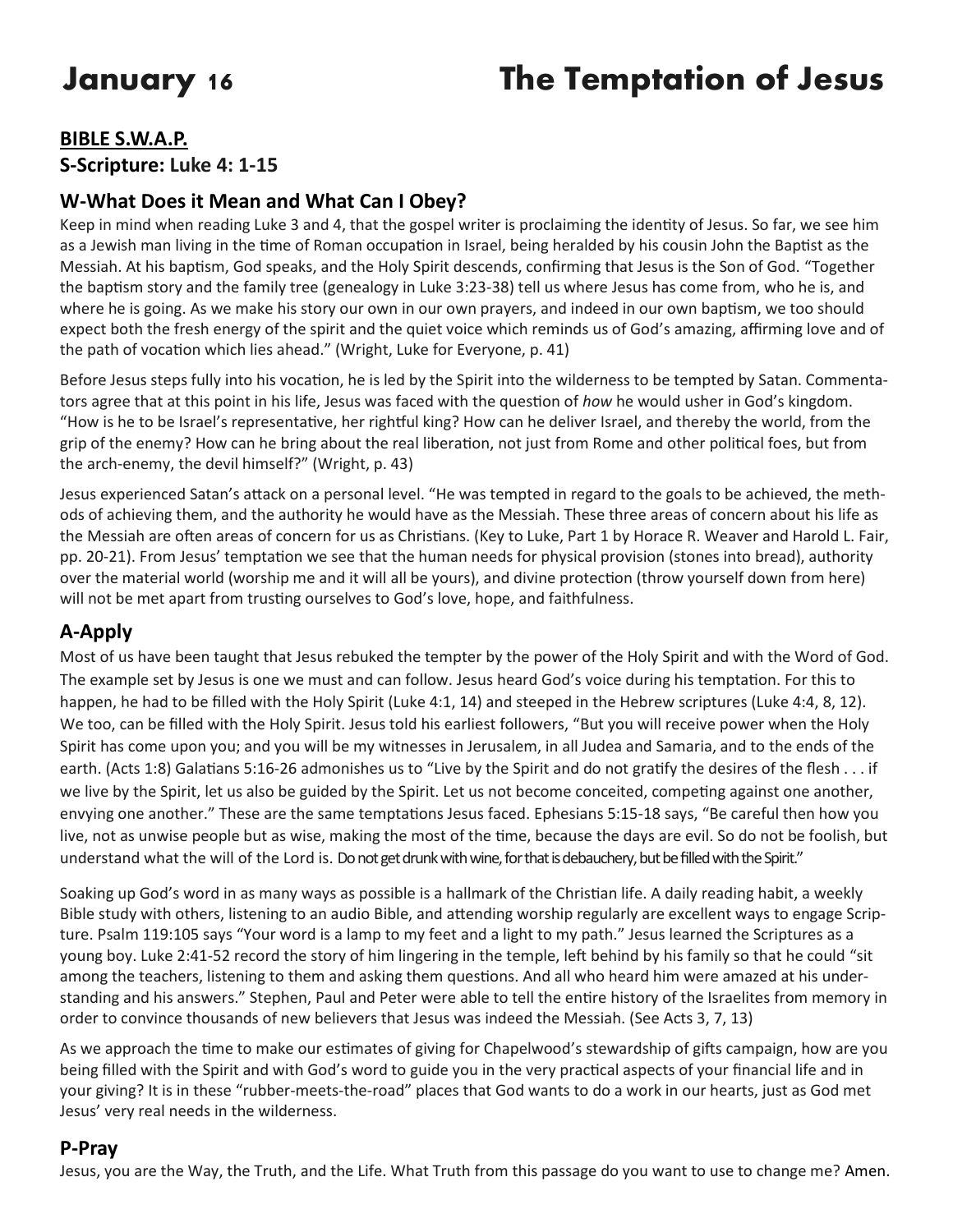# **January 23 The Path of Jesus**

## **BIBLE S.W.A.P. S-Scripture: Luke 4:14-30**

# **W-What Does it Mean and What Can I Obey?**

The devil has left Jesus alone for now, but the Holy Spirit has not left and is filling him with power as he embarks on his mission. He goes to Galilee and begins to teach in the synagogues, including the one in his hometown of Nazareth. Jesus makes his mission clear by reading from the prophet Isaiah: "The spirit of the Lord is upon me because he has anointed me to tell the poor the good news. He has sent me to announce release to the prisoners and sight to the blind. To set the wounded victims free; to announce the year of God's special favor."

"Today," he says, "this scripture is fulfilled in your own hearing." He declares himself as the Messiah and lays out the conflict that will come in the world when he lives out his mission. The people in that day were not that different than today. If a prophet came into our church and declared that the mission of God is to focus on the poor, to release the inmates, heal the blind, and minister to society's most wounded humans, how would that be received, really? Might we also "fly into a rage" and kick that prophet out of church and out of town as well?

Jesus tries to help his hometown friends and loved ones see that this has always been God's mission. He reminds them of the widow in Zarephath – a Gentile woman who received help from God's prophet Elijah in the midst of a great famine. Hers is a "giving story." (1 Kings 17:8-16) God commanded this Gentile woman from Sidon to feed Elijah from her limited supply of food. Despite being down to her last meal, she places her faith in "the Lord your God" of Elijah to make food first for the prophet, then for her son and herself. "The jar of meal was not emptied, neither did the jug of oil fail, according to the word of the Lord that he spoke by Elijah." The story continues with Elijah restoring life to the woman's son when he died. The Jews were shown that the power of the God of Israel extends to foreigners.

Next, Jesus points out to his home-church community that Elijah's successor prophet Elisha healed just one leper in a time when leprosy plagued multitudes. That one leper was Naaman, the commander of the *enemy* army of Aram. (2 Kings 5:1-14) After his healing, Namaan said, "Now I know that there is no God in all the earth except in Israel."

Well, these Scriptural examples sent the Nazarenes over the edge. As N.T. Wright says in "Luke for Everyone," "This message was, and remains, shocking. Jesus' claim to be reaching out with healing to all people, though itself a vital Jewish idea, was not what most first-century Jews wanted or expected. As we shall see, Jesus coupled it with severe warnings to his own countrymen. Unless they could see that this was the time for their God to be gracious, unless they abandoned their futile dreams of a military victory over their national enemies, they would suffer a defeat themselves at every level – military, political and theological." (pp. 48-49)

# **A- Apply**

How do you react when you hear Scripture taught in a way that does not line up with your interpretation, or traditional understanding? N.T. Wright says that the gospel can still bring about a violent reaction (as it did on the day of Jesus' appearance in Nazareth), when it "challenges all interests and agendas with the news of God's surprising grace."

Can you think of a Biblical teaching or principal that has broadened or expanded in meaning for you over time? How did you first begin to consider the passage in a new light? Did you spend time in prayer over the concept? Did you talk with a pastor or Christian friend about your changing view? How has the teaching affected your view of God? Of others? Of yourself? Of the world?

To open the hearts of his followers, Jesus told parables, applied Hebrew scriptures to new situations, and acted out Biblical teaching through hospitality, breaking barriers, and healing people. He consistently called Jews and Gentiles alike to see God and God's purposes in new ways. How might he be calling you to open your heart today?

## **P-Pray**

Jesus, you are the Way, the Truth, and the Life. How do you want to conform me to your Life, so that I am a living reflection of you? Amen.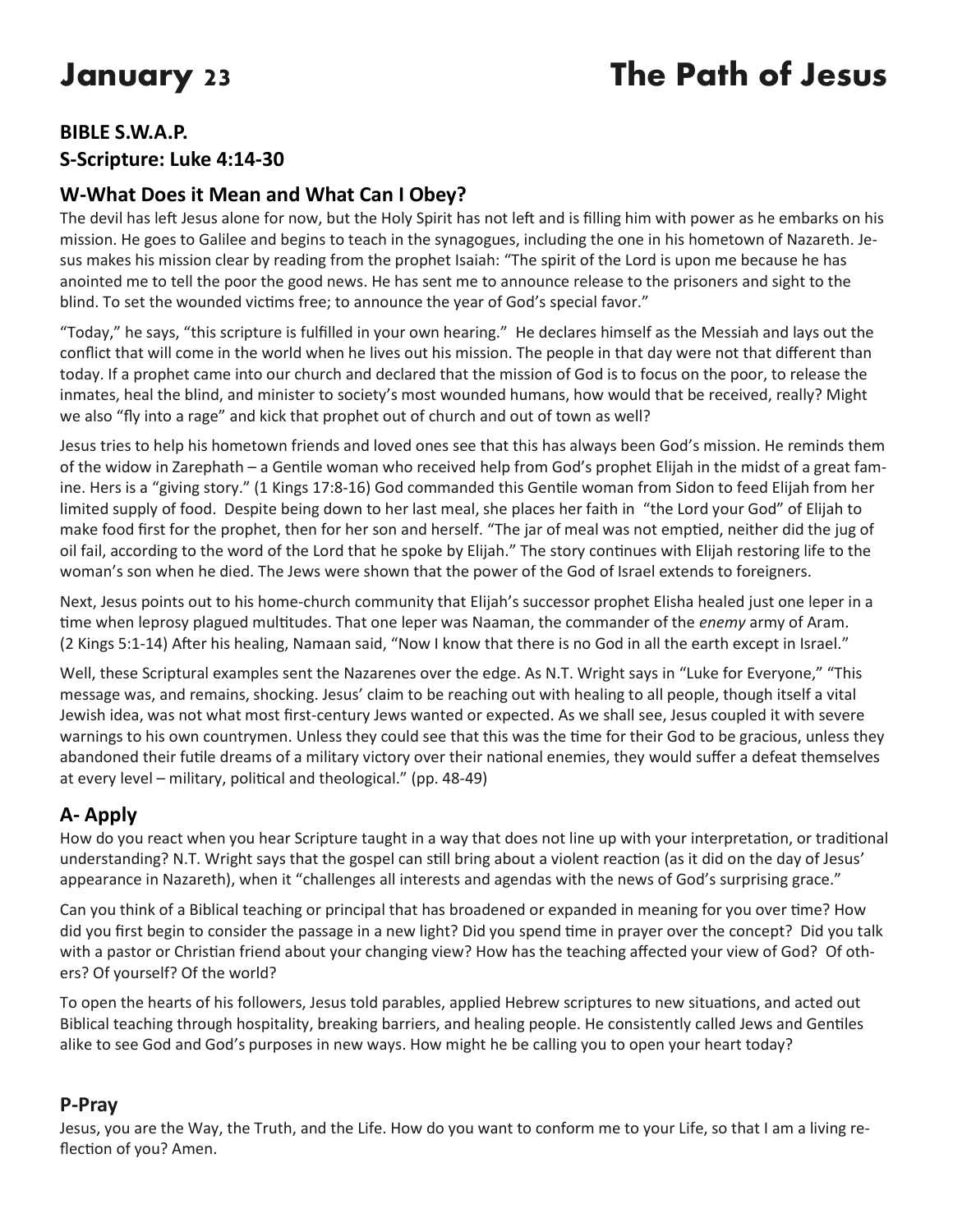# **January 30 The Community of Jesus**

# **BIBLE S.W.A.P. S-Scripture: Luke 4:38-44**

## **W-What Does it Mean and What Can I Obey?**

This passage is tiring to read! Jesus is busy from sunup to sundown on this Sabbath day – healing his friend Peter's mother-in-law as well as a whole bunch of other people he doesn't know. On top of sickness, he is faced with demons who have possessed ordinary people. What a display of opposition Jesus faced in Capernaum, the village where he set up his ministry headquarters. After working most of the night, healing and casting out demons, when the sun came up, he went off to a deserted place where the crowds hunted him down and begged him not to leave. Jesus did not resist the workload; he just knew that his mission called him to go to more towns and synagogues to preach the Good News.

While the day and night was full, Jesus acted out of his authority. "(Jesus) did what he did by simple commands. . . He just told the spirits to go, and they went. That was what astonished people. He didn't have to summon up stronger powers than his own; he just used the authority he already possessed in himself. And, as this passage makes clear, he did the same with 'ordinary' diseases as well, like the raging fever of Simon's mother-in-law," writes Wright (pp. 51-52). "Once again Luke wants us to recognize what all this is saying about Jesus. Those with special insight can see behind his work and teaching, where he appeared to most people as a prophet. He was **'the son of God'**, here in the sense of **'the Messiah'**. He was God's anointed. The Lord's **Spirit** was indeed resting on him, as he said at Nazareth, to release the oppressed, to give sight to the blind, to unloose the chains of the prisoners."

### **A-Apply**

The title of this final sermon in our Stewardship of Gifts series is "The Community of Jesus." The stories in Luke 4 take place in Jesus' "stomping grounds" around Galilee. He is proclaiming his mission to his "home church" and to the surrounding villages. He also had his eye on Judea – always expanding his community.

We are also called to live out our faith in our community. Our faith expressions make a difference where we are. Our commitment as members of Chapelwood United Methodist Church is to support our local church with our prayers, presence, gifts, service, and witness. Jesus is our model. In Luke 3 and 4, which we have studied for four weeks now, Jesus prays, he is present to people, he gives gifts of healing and wholeness, he ministers in the home of a friend, and he witnesses God's Good News to anyone who will listen.

As a response to these passages, take some time to prayerfully consider your commitment to God as expressed in these vows:

Prayers Presence

**Gifts** 

Service

Witness

#### **P-Pray**

Jesus, you are the Way, the Truth, and the Life. Keep me prayerfully willing to follow you. Amen.